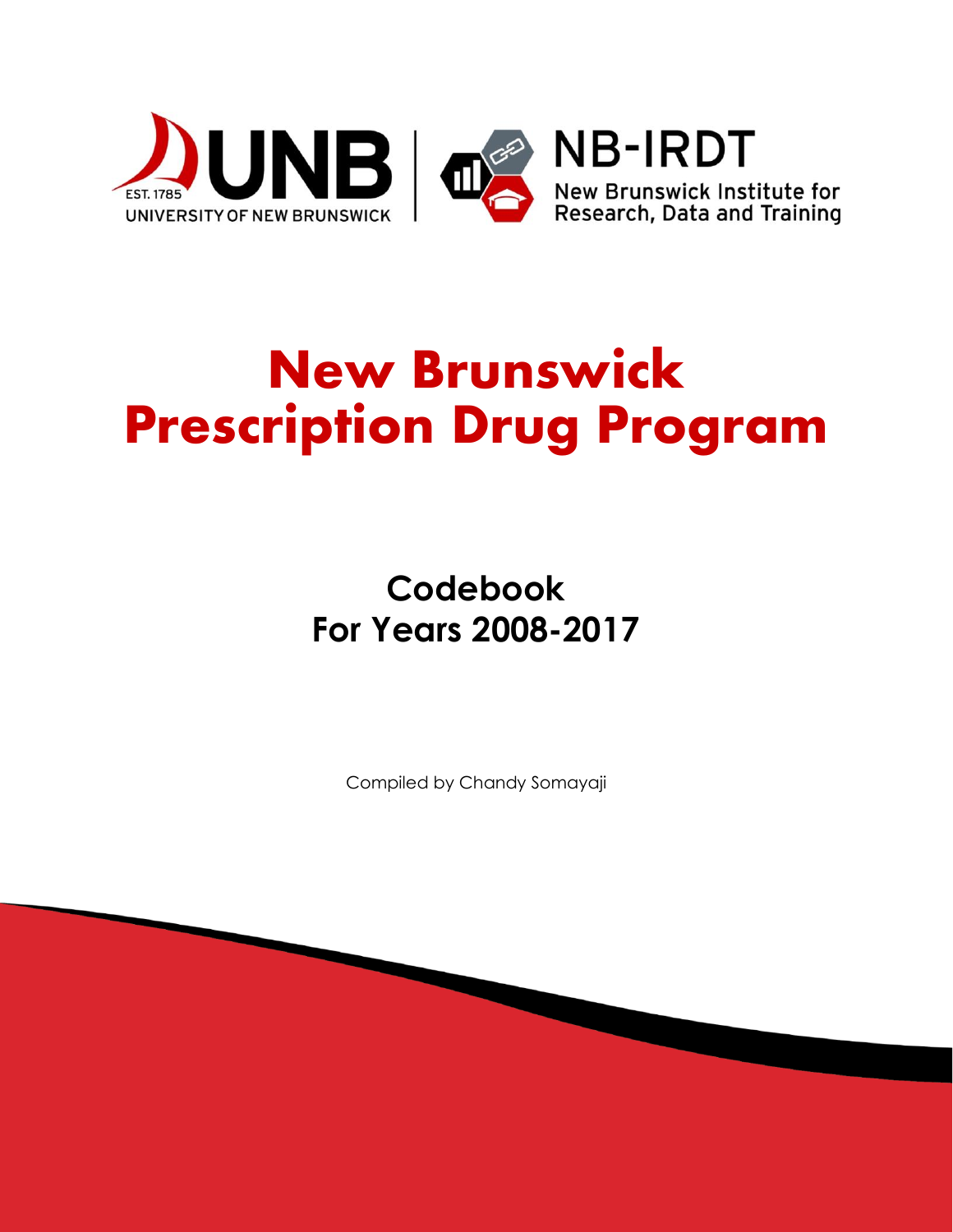

# <span id="page-1-0"></span>**How to Obtain More Information**

For more information about this Codebook or other services and data available from the New Brunswick Institute for Research, Data and Training (NB-IRDT), contact us in any of the following ways:

- visit our website at [go.unb.ca/fr-nbirdt](http://www.unb.ca/fredericton/arts/nbirdt)
- email us at [nb-irdt@unb.ca](mailto:nb-irdt@unb.ca)
- call us at 506-447-3363 Monday to Friday, 8:30am to 4:30pm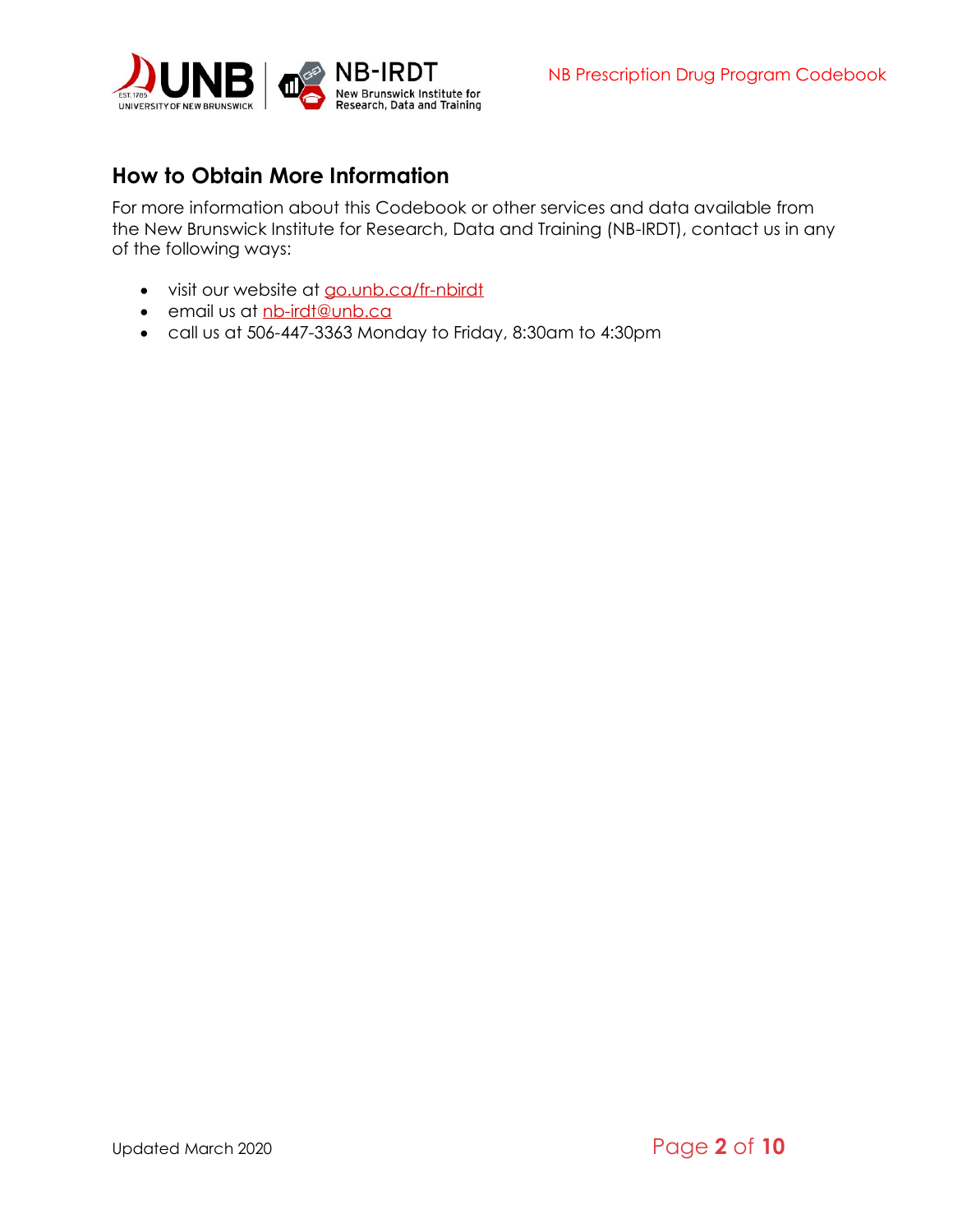

# **Table of Contents**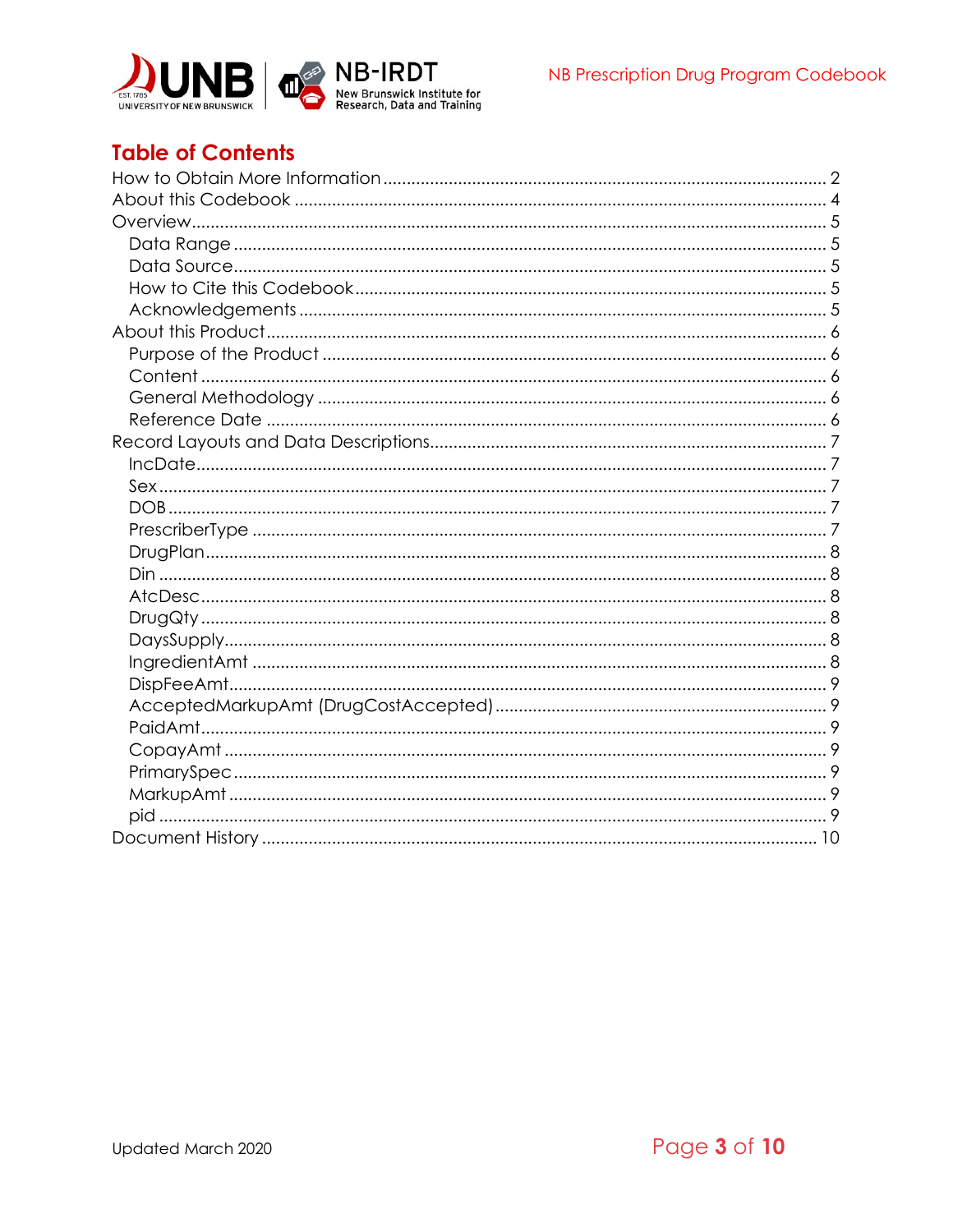



# <span id="page-3-0"></span>**About this Codebook**

This codebook contains information about the New Brunswick (NB) drug claims from the provincial drug program. This data product is provided 'as is,' and NB-IRDT makes no warranty, either express or implied, including but not limited to warranties of merchantability and fitness for a particular purpose. In no event will NB-IRDT be liable for any direct, special, indirect, consequential or other damages, however caused.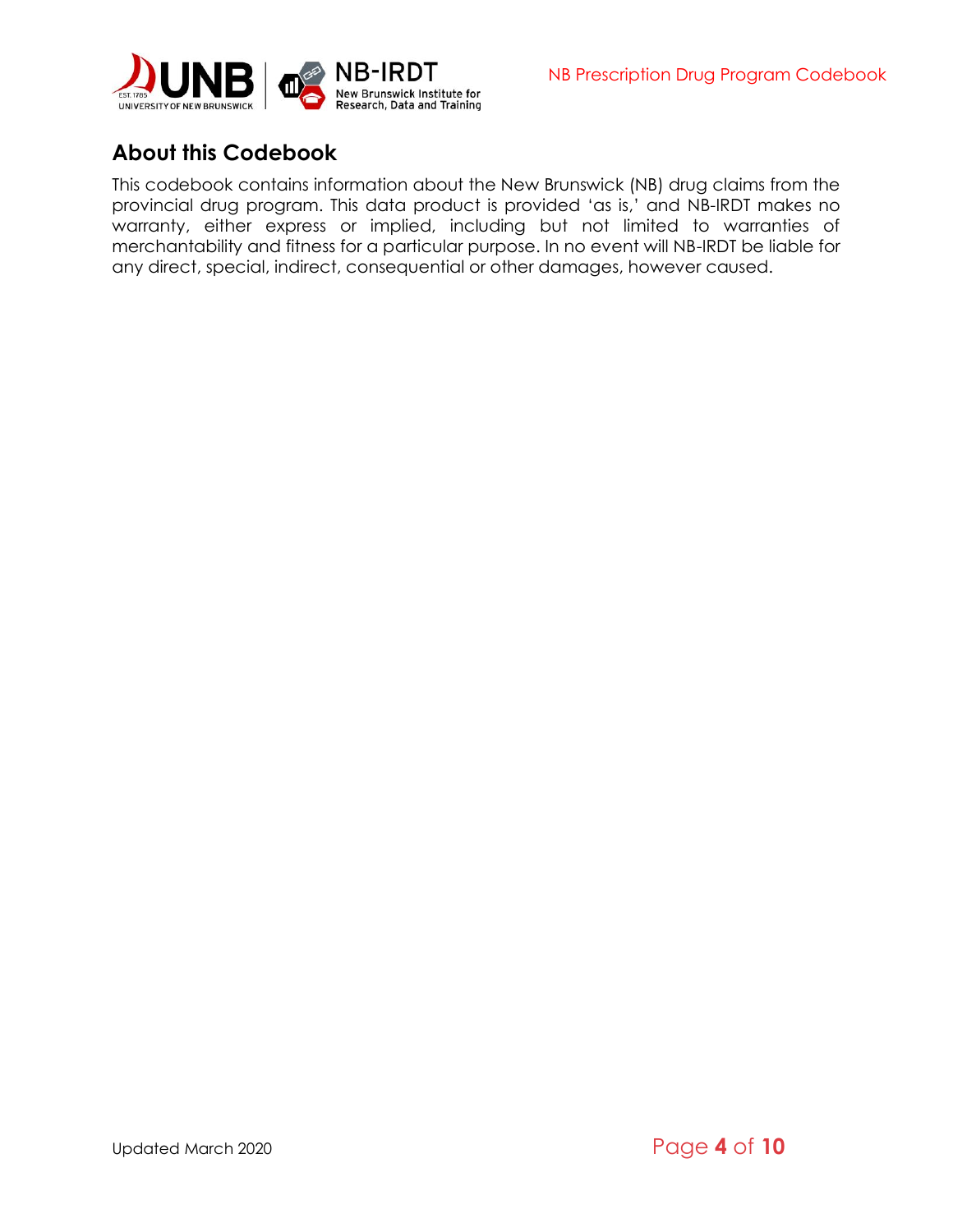

# <span id="page-4-0"></span>**Overview**

The New Brunswick (NB) Prescription Drug Program provides prescription drug benefits to eligible residents of NB. Eligible beneficiary groups can be viewed online at [https://www2.gnb.ca/content/gnb/en/departments/health/MedicarePrescriptionDrug](https://www2.gnb.ca/content/gnb/en/departments/health/MedicarePrescriptionDrugPlan/TheNewBrunswickPrescriptionDrugProgram/BeneficiaryGroups.html) [Plan/TheNewBrunswickPrescriptionDrugProgram/BeneficiaryGroups.html.](https://www2.gnb.ca/content/gnb/en/departments/health/MedicarePrescriptionDrugPlan/TheNewBrunswickPrescriptionDrugProgram/BeneficiaryGroups.html)

The NB Prescription Drug Program dataset contains the claims data for all drugs covered by the program. Data includes patient and physician information, details regarding drug programs, and prescription costs.

#### <span id="page-4-1"></span>**Data Range**

2008-2017

#### <span id="page-4-2"></span>**Data Source**

New Brunswick Department of Health

#### <span id="page-4-3"></span>**How to Cite this Codebook**

New Brunswick Institute for Research, Data and Training. (2020). New Brunswick Prescription Drug Program Codebook for Years 2008-2017. Fredericton, NB: New Brunswick Institute for Research, Data and Training.

#### <span id="page-4-4"></span>**Acknowledgements**

The New Brunswick Prescription Drug Program database is used with the permission of the Government of New Brunswick, Department of Health.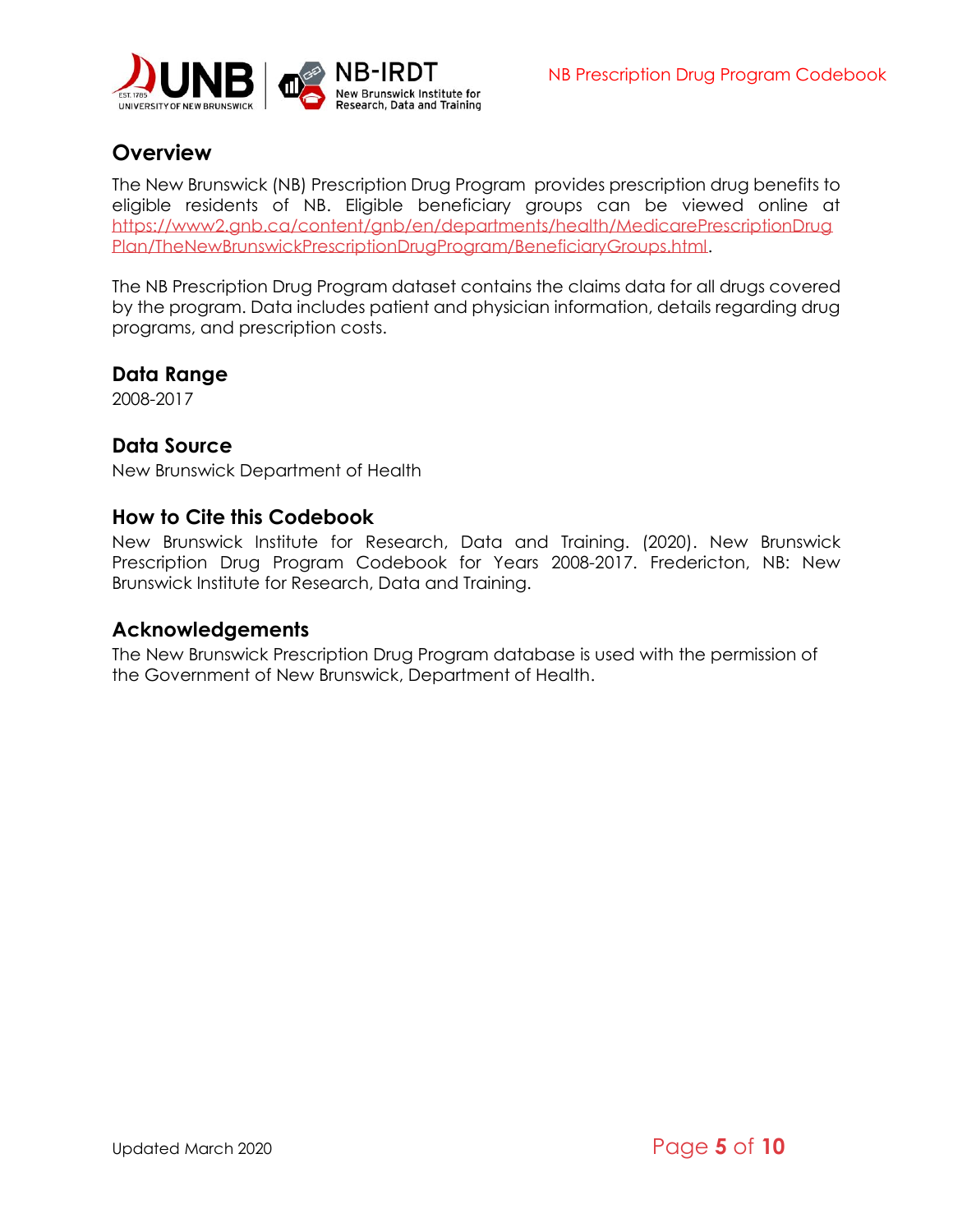

# <span id="page-5-0"></span>**About this Product**

### <span id="page-5-1"></span>**Purpose of the Product**

The purpose of the NB Prescription Drug Program codebook is to provide information on the linkable NB prescription drug program claims data held at NB-IRDT. This data is accessible to researchers for public health research.

## <span id="page-5-2"></span>**Content**

This dataset has 18 variables, including the scrambled individual ID.

## <span id="page-5-3"></span>**General Methodology**

NB Prescription Drug Program claims data are received by the Department of Health and are transferred to NB-IRDT after pseudonymization. These data can be linked to other datasets housed at NB-IRDT and are accessible to researchers.

#### <span id="page-5-4"></span>**Reference Date**

2008-2017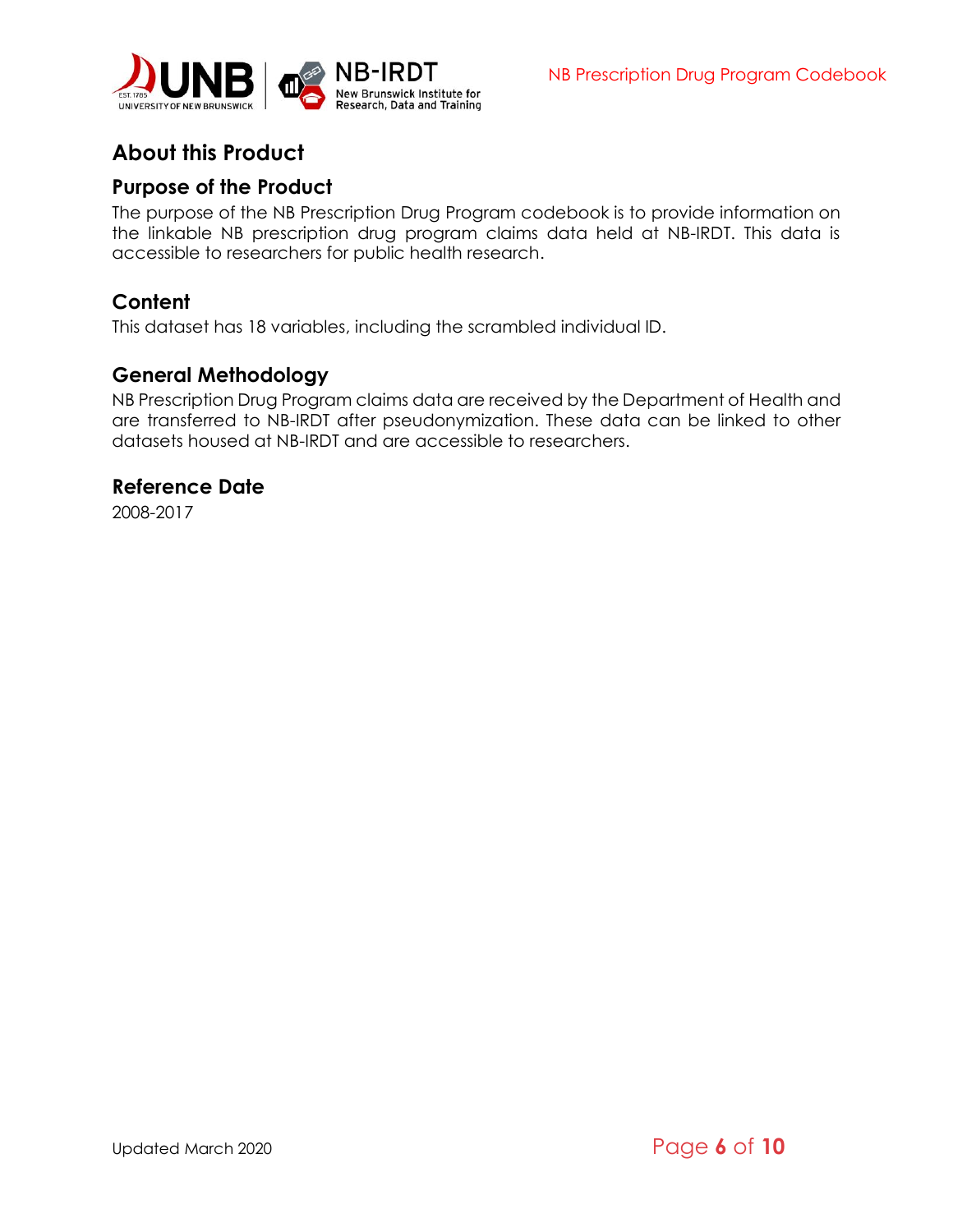

# <span id="page-6-0"></span>**Record Layouts and Data Descriptions**

| <b>TYPE</b> | <b>VARIABLE NAME</b> | <b>LABEL</b>                          |  |
|-------------|----------------------|---------------------------------------|--|
| $\mathbf C$ | IncDate              | <b>Dispense Date</b>                  |  |
| C           | Sex                  | Individual's sex                      |  |
| $\mathbf C$ | <b>DOB</b>           | Individual's date of birth            |  |
| C           | PrescriberType       | Prescribing practitioner type         |  |
| $\mathbf C$ | DrugPlan             | Plan ID                               |  |
| N           | Din                  | Drug Identification Number            |  |
| $\mathbf C$ | AtcDesc              | <b>ATC</b> classification             |  |
| N           | <b>DrugQty</b>       | Drug quantity accepted                |  |
| N           | DaysSupply           | Number of days supply dispensed       |  |
| N           | IngredientAmt        | Amount accepted for ingredient billed |  |
| N           | <b>DispFeeAmt</b>    | Professional fee accepted             |  |
| N           | AcceptedMarkupAmt    | Drug cost accepted                    |  |
| N           | PaidAmt              | Plan paid amount                      |  |
| N           | CopayAmt             | Copay amount                          |  |
| $\mathbf C$ | PrimarySpec          | Prescriber specialty                  |  |
| N           | MarkupAmt            | Markup amount accepted                |  |
| $\mathbf C$ | pid                  | Scrambled Physician ID                |  |
| C           | Scram_ID             | Scrambled Individual ID               |  |

The following variables are included in the drug claims database.

## <span id="page-6-1"></span>**IncDate**

The date on which the prescription was dispensed by the provider

#### <span id="page-6-2"></span>**Sex**

The sex of the patient for whom the prescription was filled

#### <span id="page-6-3"></span>**DOB**

The date of birth of the patient

#### <span id="page-6-4"></span>**PrescriberType**

The type of profession (e.g., physician, dentist, midwife) of the prescribing practitioner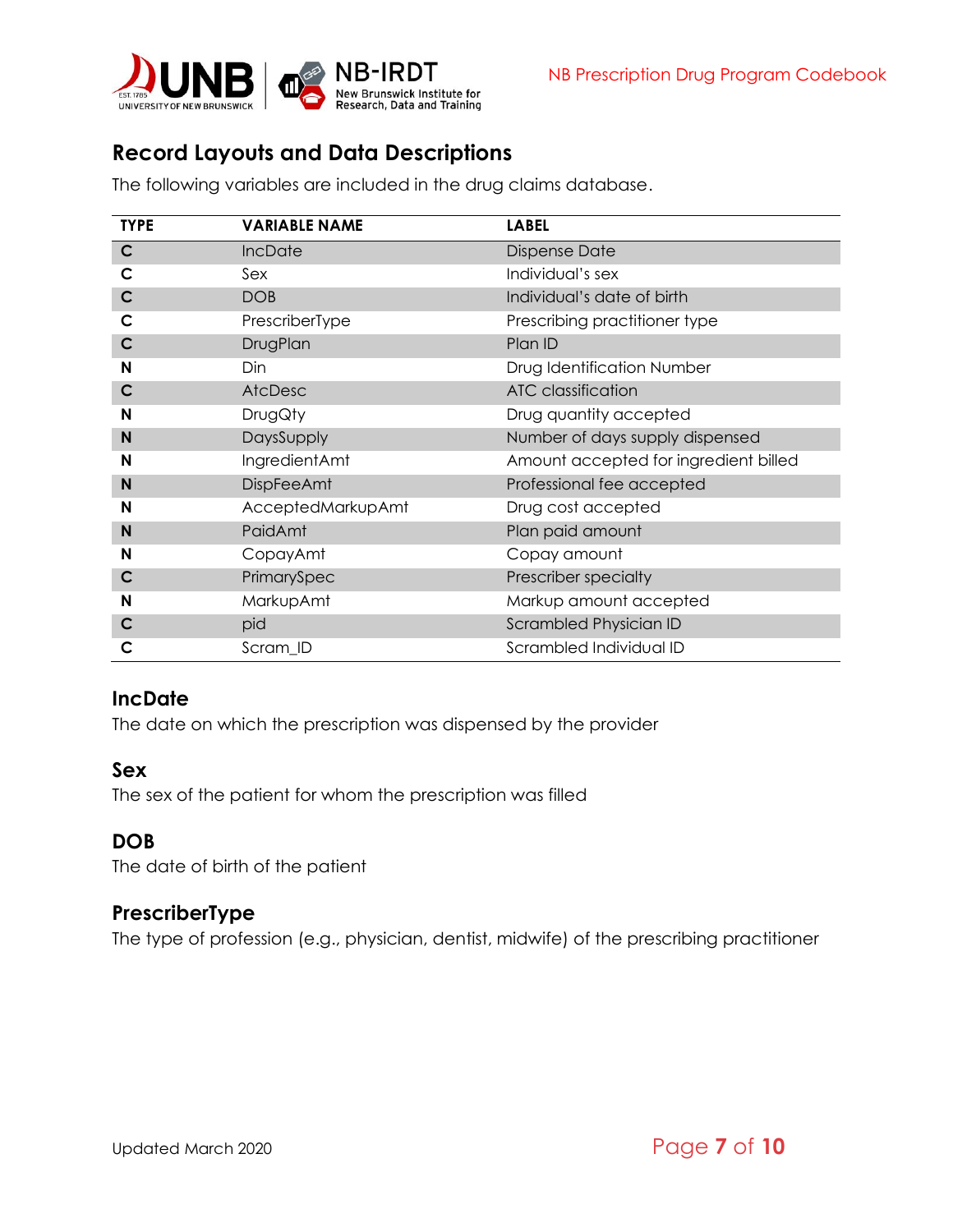

# <span id="page-7-0"></span>**DrugPlan**

The unique identifier of the drug benefit plan contributing toward this claim, or the NB Prescription Drug Program plan under which the beneficiary is eligible

| Code | <b>Description</b>                                                                                                |  |  |  |
|------|-------------------------------------------------------------------------------------------------------------------|--|--|--|
| A    | Senior                                                                                                            |  |  |  |
| B    | Cystic Fibrosis                                                                                                   |  |  |  |
| D    | NB drug plan – people not covered under the other drug plans and are<br>unemployed can opt in by paying a premium |  |  |  |
| Е    | Residential facilities                                                                                            |  |  |  |
| F    | Welfare                                                                                                           |  |  |  |
| G    | Child Welfare                                                                                                     |  |  |  |
| н    | Patients with Multiple Sclerosis                                                                                  |  |  |  |
| R    | Transplant                                                                                                        |  |  |  |
| S    | <b>Special Authorization</b>                                                                                      |  |  |  |
|      | Growth Hormone                                                                                                    |  |  |  |
| U    | <b>AIDS</b>                                                                                                       |  |  |  |
| v    | Nursing home residents                                                                                            |  |  |  |
| W    | Extra-mural                                                                                                       |  |  |  |

#### <span id="page-7-1"></span>**Din**

The Drug Identification Number (DIN) assigned by Health Canada, or the Pseudo-DIN (PIN) assigned by the plan, that identifies the benefit (i.e., the claim)

## <span id="page-7-2"></span>**AtcDesc**

The 5-character Anatomical Therapeutic Chemical (ATC) classification, assigned by the WHO, that relates to the benefit. It is used to classify drugs by their shared chemical ingredients and according to their therapeutic effects on major body systems. See [https://www.who.int/medicines/regulation/medicines-safety/toolkit\\_atc/en/](https://www.who.int/medicines/regulation/medicines-safety/toolkit_atc/en/) for more information.

# <span id="page-7-3"></span>**DrugQty**

The quantity of drug that was approved for payment by the plan

## <span id="page-7-4"></span>**DaysSupply**

The number of days for which the drug was prescribed

## <span id="page-7-5"></span>**IngredientAmt**

The amount that was accepted for the ingredient that was billed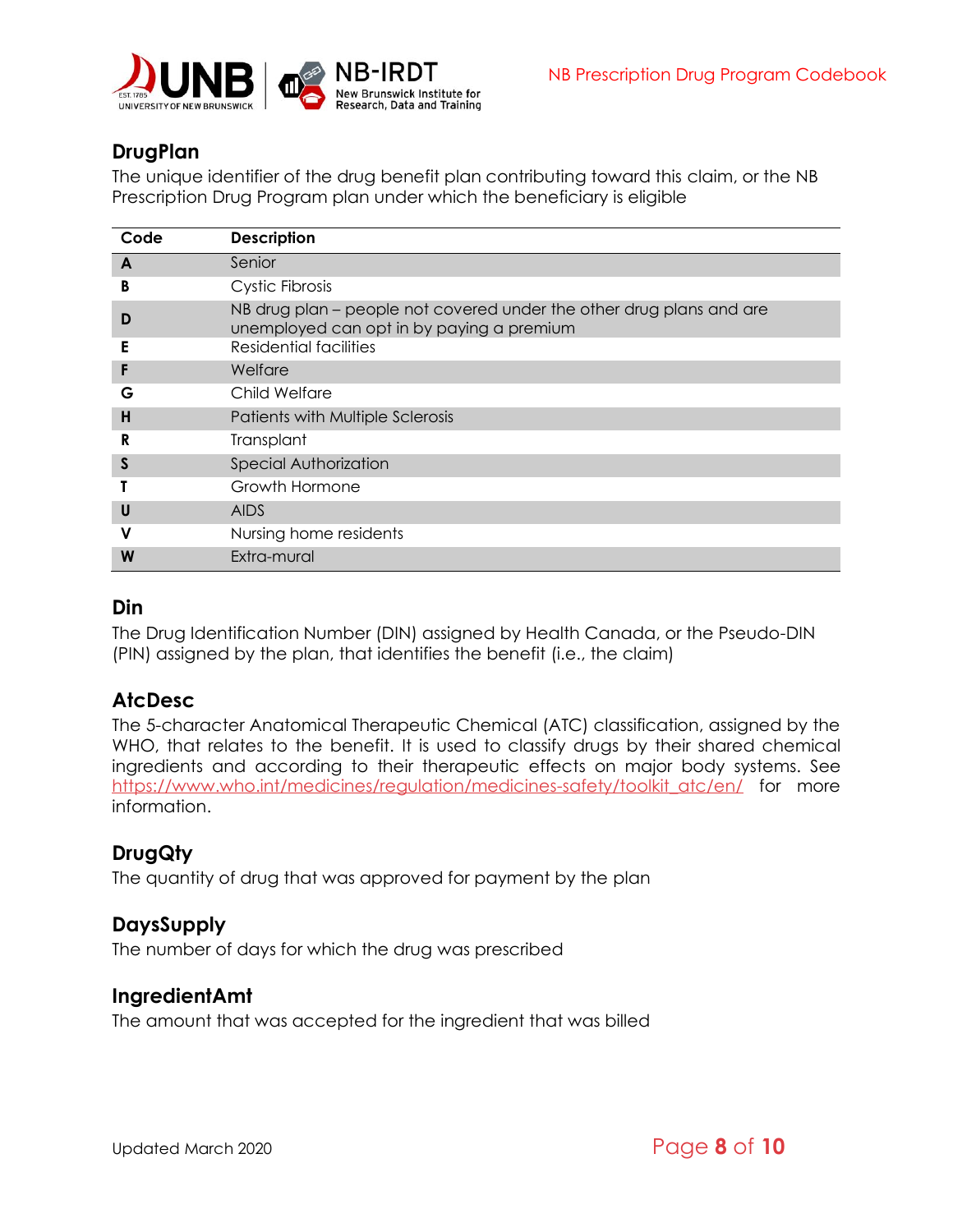

# <span id="page-8-0"></span>**DispFeeAmt**

The amount from the total prescription cost accepted that relates to the professional fee, including dispensing fee and/or compounding fee

## <span id="page-8-1"></span>**AcceptedMarkupAmt (DrugCostAccepted)**

The amount from the total prescription cost accepted that relates to the drug ingredient cost accepted by the plan. This field includes any applicable wholesale up-charge or shipping cost that constitute a cost to the pharmacy. Pharmacy drug cost mark-up is a separate field.

# <span id="page-8-2"></span>**PaidAmt**

The amount from the total prescription cost accepted that is paid by the plan (total amount minus copay)

#### <span id="page-8-3"></span>**CopayAmt**

The copay amount collectible from the beneficiary. It is the amount of the total prescription cost accepted by the plan that is not paid by the plan.

#### <span id="page-8-4"></span>**PrimarySpec**

The specialty (e.g., cardiologist, orthopedist) of profession of the prescribing practitioner

#### <span id="page-8-5"></span>**MarkupAmt**

The amount from the total prescription cost accepted that relates to the pharmacy drug up-charge or pharmacy drug mark-up. This amount should always be 0 when dealing with Prescription Drug Program claims.

#### <span id="page-8-6"></span>**pid**

The unique identifier of the prescribing physician